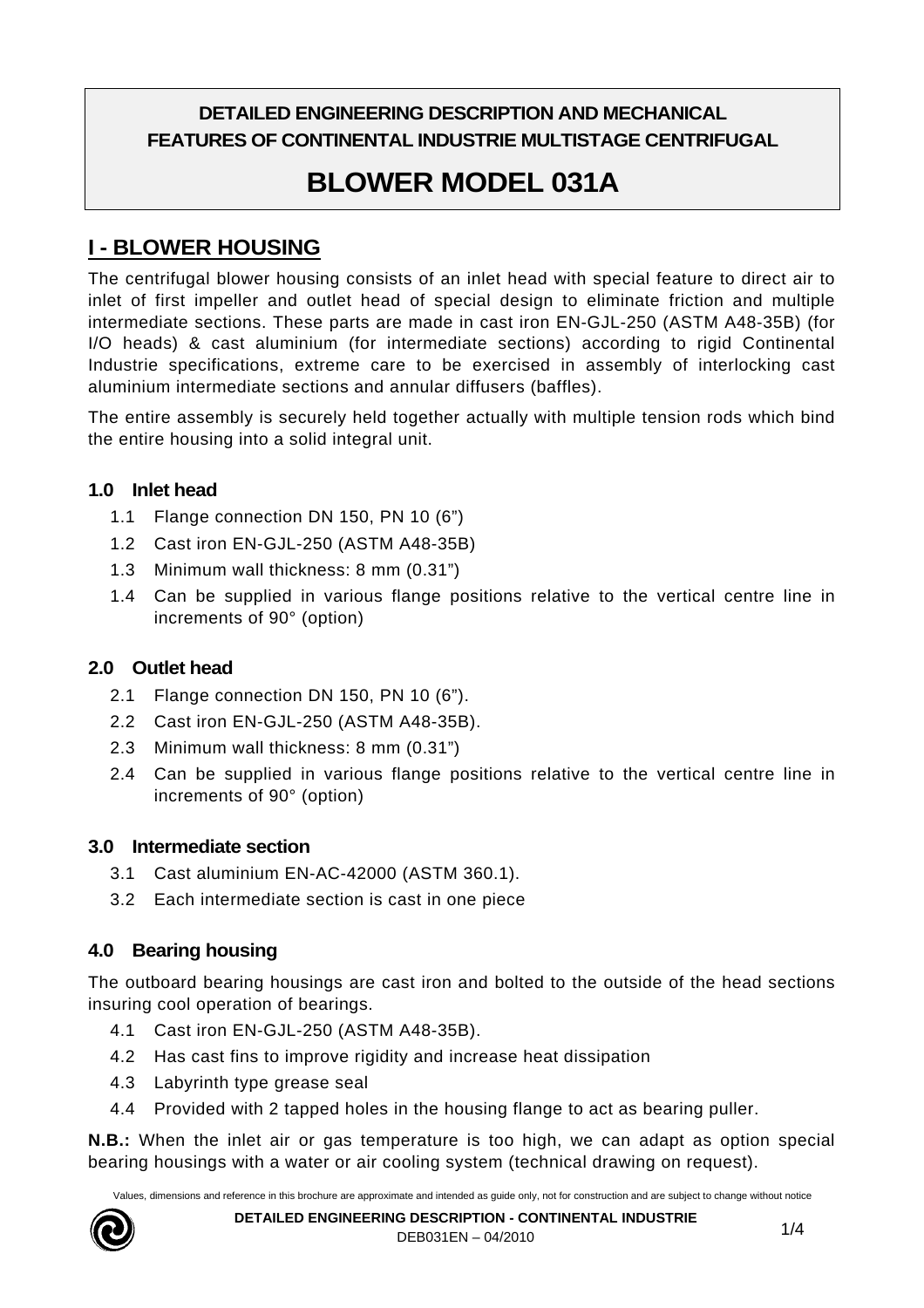#### **5.0 Bearings**

- 5.1 The rotor assembly is supported by 2 heavy duty grease lubricated ball bearings, single row, sized to withstand the thrust load also type SKF or FAG.
- 5.2 Sized for minimum 10 years of operation (Direct Drive only), following SKF L10 bearing life calculation method.
- 5.3 Bearings are mounted in outboard type bearing housings and located so that bearings may be serviced without disassembling the blower casing or piping.

#### **6.0 Shaft**

- 6.1 C35 (AISI 1035) carbon steel shaft, straightened and stressreleved
- 6.2 Shaft is ground all over
- 6.3 Stiff shaft design to minimize vibration
- 6.4 The diameter of the shaft end is 45 mm (1.77")

## **7.0 Shaft seals**

7.1 Shaft sealing is accomplished using graphite ring seals or carbon ring seals.

#### **8.0 Impellers**

- 8.1 The impellers are in cast aluminium, in EN AC-43100 (AISI 360.1).
- 8.2 For minimum corrosion all aluminium alloys are non copper alloys
- 8.3 The outer diameter of the impeller is 610 mm (24")
- 8.4 Each impeller is automatically sanded or shotted when leaving the foundry before the machining
- 8.5 Each impeller is statically balanced.
- 8.6 Impeller tip speed: 114 m/sec (374 FPS) at 3600 rpm.
- 8.7 First critical speed (9 stages) 3747 rpm.
- 8.8 Impeller assembly: to consist of a heavy steel shaft accurently machined and one or more aluminium alloy cast impeller(s), statically balanced, securely keyed to shaft and held in place by lock washers and locknuts.

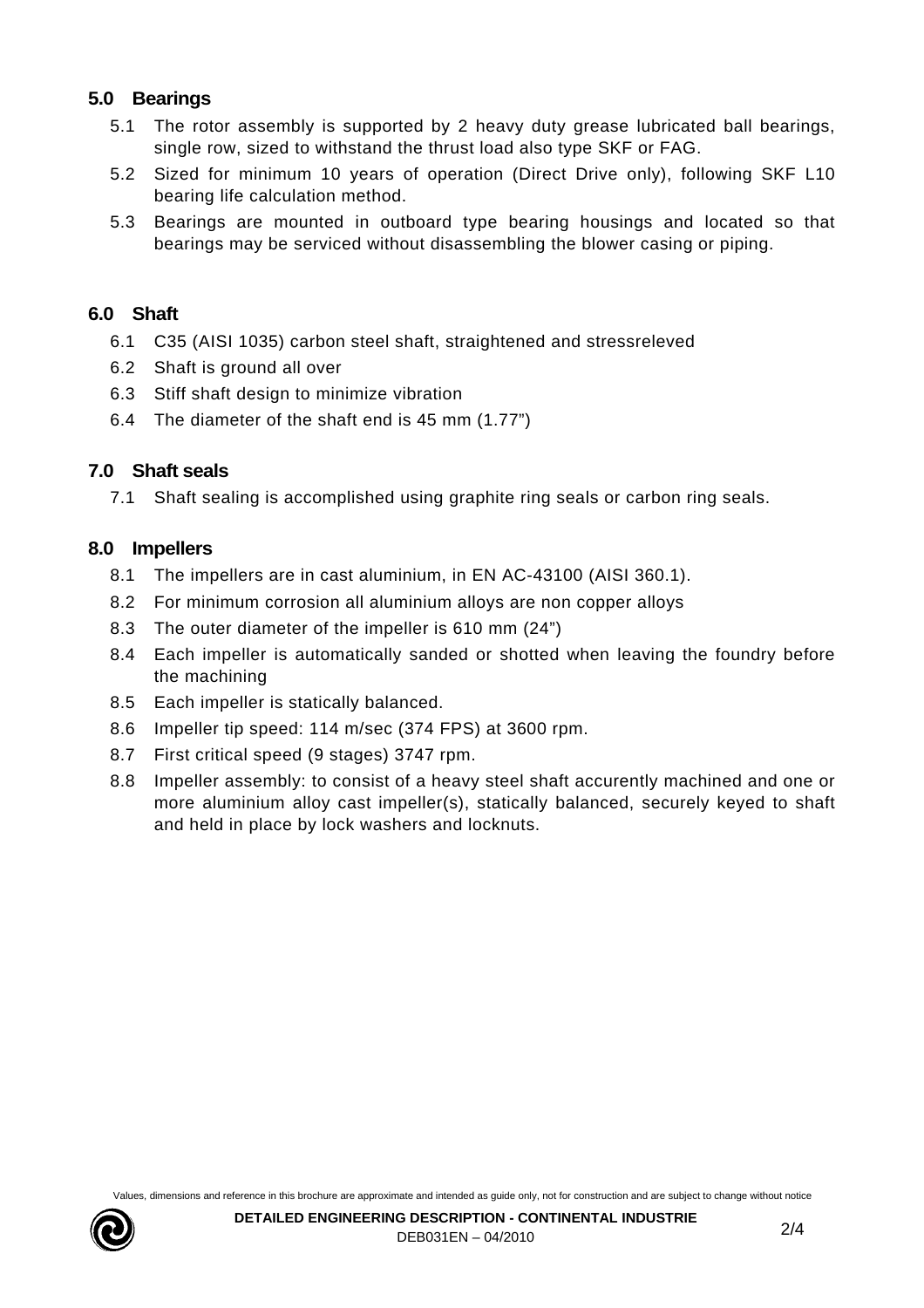## **9.0 Casing assembly**

- 9.1 Vertically split assembly
- 9.2 Heads and sections have machined male and female joints to maintain concentricity
- 9.3 Entire casing is retained together with ø 20 mm O.D.
- 9.4 Joints are made gas tight with silicone sealant with following characteristics:

| Viscosity                                    | pasty mastic glue |
|----------------------------------------------|-------------------|
| max. space [mm]                              | 6                 |
| Setting time                                 | 10 mn - 24 h      |
| Shearing's resistance [DAN/cm <sup>2</sup> ] | 33                |
| Break's resistance [DAN/cm <sup>2</sup> ]    | 8                 |
| Max. temperature of use [°C]                 | $-60 + 260$       |
| Specific weight                              | 1,06 at 25 °C     |
| <b>Hardness</b>                              | 35 SHA            |
| Extension                                    | 460 %             |

## **10.0 Rotor assembly**

- 10.1 Impellers, spacer are assembled on the shaft with a push to light press fit requiring little or no heat
- 10.2 Impellers, spacers are held together axially by a conventional locknut assembly
- 10.3 All impellers are keyed to shaft using a staggered key arrangement.
- 10.4 The impeller hub is fitted with a shrunk to pre-stress the bore and minimize rubbing. This also eliminates the relative thermal expansion and contraction since hubs and shaft are manufactured with different materials.
- 10.5 The rotor assembly is dynamically balanced on a computerized balancing machine

## **11.0 Lubrication system**

11.1 The bearing housings are grease lubricated (see detailed description in installation, use & maintenance manual).